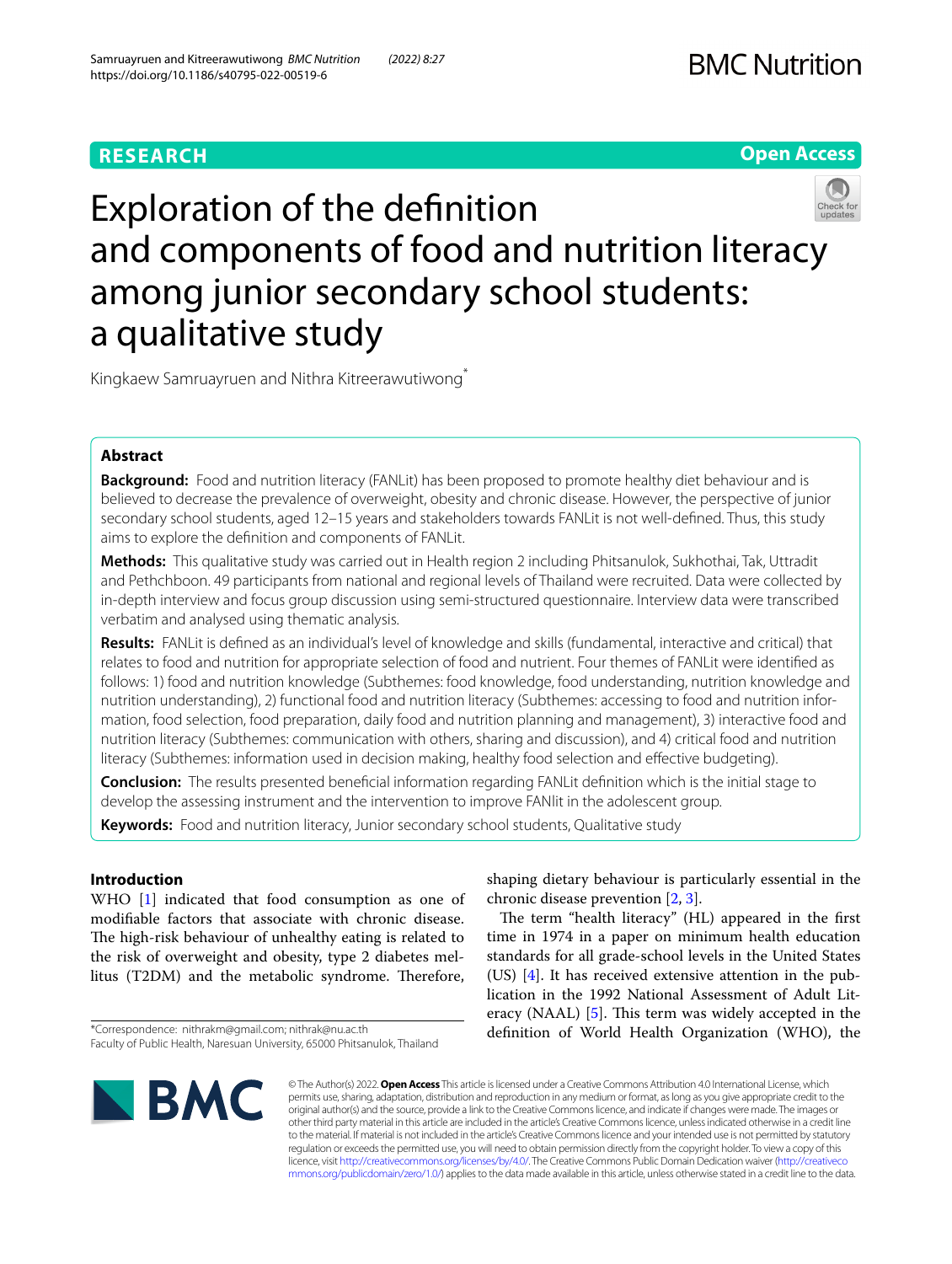American Medical Association (AMA), and the Institute of Medicine (IOM) in 1998, 1999, and 2004, respectively [[6–](#page-11-5)[8\]](#page-11-6). HL was developed from the concept of translating to practice into three forms, i.e. functional HL, interactive HL and critical HL [\[9\]](#page-11-7). Due to the board scope of health issue and concern in dietary which is relevant to food selection to meet nutritional requirements, the terms "food literacy" (FL) and "nutrition literacy" (NL) frst appeared in a book published in 1992, and 1995, respectively [\[10](#page-11-8)–[12\]](#page-11-9). While food provides energy, nutrients affect health  $[13]$  $[13]$ . The specific term "food and nutrition literacy" (FANLit) was introduced due to the complication of food environment that requires the improvement on specifc knowledge and competence [\[12](#page-11-9)].

Previous literatures support that FANLit is a vital factor in improving the selection of food and maintenance of appropriate food pattern that links to nutrient delivery  $[14–16]$  $[14–16]$ . The investigation on FANLit could be used to design appropriate intervention and policies for specifc group of concern [\[14](#page-11-11)]. Evidence showed a variety of defnitions of food literacy [[17](#page-11-13), [18](#page-11-14)], nutrition literacy [\[19](#page-11-15), [20\]](#page-11-16), and food and nutrition literacy [[12,](#page-11-9) [21](#page-11-17)]. Some studies attempted to describe FANlit with the methodology of systematic and literature reviews [[12,](#page-11-9) [22](#page-11-18)]. However, other studies utilised the methods of instrument developed to explore FANlit in school-age and high-school graduates and adolescents [[16](#page-11-12), [21](#page-11-17), [23\]](#page-11-19). Although the defnition of food and nutrition literacy (FANLIt) was conducted in different contexts, this concept is limited in Thailand as only nutrition literacy [\[19\]](#page-11-15) and food literacy were found [[24\]](#page-11-20). As food is a complex combination of nutrients and other essential compounds for human health, adequate food consuming in the appropriate amount and correct proportion to meet the daily requirements of essential nutrients is related to nutritional status  $[13]$  $[13]$ . Therefore, FANLit have been identifed as key component in the promotion and maintenance of healthy dietary practices [[22\]](#page-11-18).

Exploration on the defnition of FANlit was conducted in diferent contexts, such as in educational curriculum, food culture, food marketing, political and social contexts, and various groups with diferent ages. However, FANlit definition was still limited in Thai context. The ages of 12 -15 years in junior high school student is the period of having independence in decision making on their food consumption. Providing a clear defnition and its component on food and nutrition of this particular group could be benefcial in enhancing the cognitive function and promoting primary prevention of overweight and obesity, such as the development of FANLit intervention aligned with the Thai context. According to the aforementioned points, the multi-dimensional concept of FANLIt should be developed. This study aims to explore the defnition and components of FANlit among junior secondary school students with the involvement of stakeholders from both national and regional levels of Thailand. A well-defined of FANlit could be useful in the designation of the instrument, intervention, and policy to improve their competency to achieve healthy dietary pattern and prevention of diet-related noncommunicable diseases.

#### **Methods**

This study was conducted using qualitative approach for clarifcation of FANLit defnition which may be used to develop a tool for assessing FANLit competency to improve their competence. For the interpretivist paradigm, all knowledge is induced from particular experience. The stakeholders in this context were unique with rich and valuable knowledge and ideas which were shown to be infuential [[25\]](#page-11-21). Data collection took place for a year (between May 2019 to May 2020). The participants were informed regarding the research aim, information confdentiality, and right to revoke the participation without punishment. The junior high school students obtained the assent from their parents or guardians. The researcher provided the participants information sheet and assent form, ensured their understanding towards them gave the opportunity for enquiry, and explained for anything unclear. The written informed consent was provided to all participants for their voluntary participations.

#### **Setting**

This study was carried out in Sukhothai, located in lower Northern, Thailand. This province had a high prevalence of overweight and obesity in Health region 2 (Health region 2 includes Phitsanulok, Sukhothai, Tak, Uttradit and Pethchboon). In 2018 – 2021, the prevalence of overweight among the children aged 6–14 years old was 6.98, 6.69, 9.90 and 10.08 whereas the prevalence of obesity was 9.08, 8.23, 6.52 and 6.60, respectively  $[26]$  $[26]$ . The policy makers, practitioners (nurses and school health teachers), and students at district and provincial levels were purposively drawn from these provinces. However, to analyse the linkage of perspectives in national and community levels, the policy makers and academics were selected at the national level.

#### **Recruitment and sampling**

Purposive sampling was used to select participants. They were divided into four groups: 1) policy makers, 2) practitioners (nurses, school health teachers), 3) academics with experience on food and nutrition for both provincial and national levels, and 4) junior secondary school students with normal weight and overweight or obesity. The data collection was considered as bottom-up approach as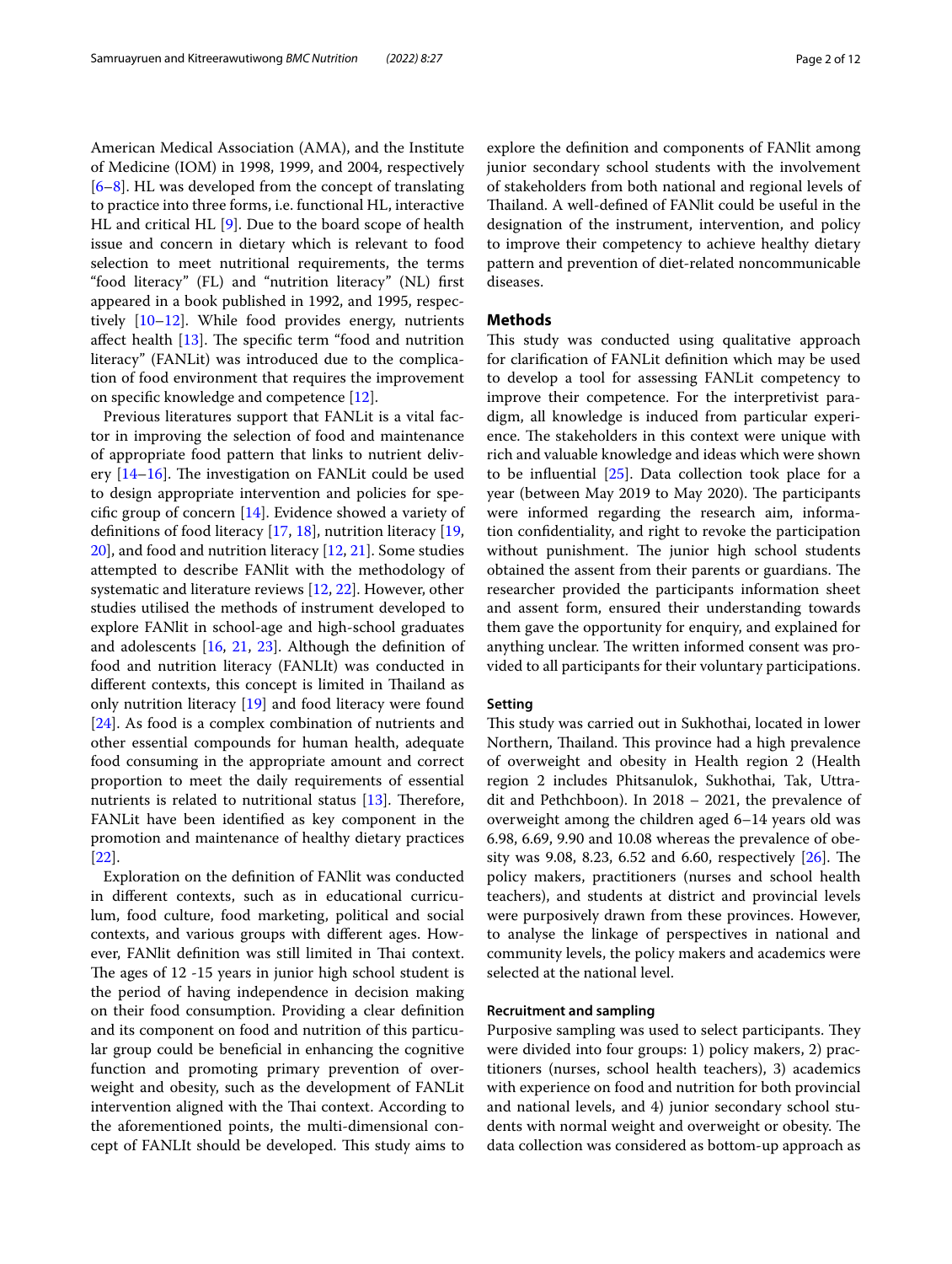the perspectives from the students were gained, together with relevant inductive approach which its results were emerged from the key informants. The criteria of the eligibility requirements for the participants who were the key authorities responsible for food and nutrition at national, provincial, and district levels included the following: 1) being policy makers at provincial and national levels, practitioners at district and provincial levels, academics are nutrition experts at the provincial and national levels, or students at provincial level; 2) allowing data collection to take place onsite; and 3) willing to participate in the in-depth interview or FGDs.

Participants were contacted by direct contact (via telephone). The first author recruited the participants according to the protocol. The appointment and consent form were delivered via email. KS and NK conducted the in-depth interview and focus group discussion (FGD). KS and NK concurrently analysed the data while collecting the data to ensure that no new issues were emerged during the interviews with all 49 participants (Table [1\)](#page-3-0).

#### **Data collection**

The in-depth interview and focus group discussion were performed in accordance with the guideline of semistructure interview. Prior to the interview, KS telephoned the participants to make an appointment with them according to their time availability and provide them the research information. The participants who met the criteria were invited to participate. The researcher explained the objectives of the research, the contribution, methods and duration, and risk and beneft of participating in this study. The participants were asked regarding their clarity and comprehension for this voluntary participation. The written informed consent was obtained from all participants. As the permission from parents and guardian was required when carrying out research on students with the age below 18 years old, the informed parental written consent and assent form of the student were completed before the participation. In-depth interview allowed the interviewer to deeply explore the respondent's feelings and perspectives towards the defnition and determinants of FANLit. The interviewing process lasted for 30 -60 min (Median = 60 min, Minimum = 30, Maximum = 60) [ $27, 28$  $27, 28$ ]. In addition, FGD was carried out to discuss specifc topics with the aim to draw complex personal experience, belief, perception and attitude of the participants through moderated interaction [\[29](#page-11-25)]. This lasted 60–80 min (Median = 70 min, Minimum = 60, Maximum=80). Data collection had been undertaken until reaching data saturation.

All researchers were trained regarding qualitative research methods, including research ethics, basic qualitative research methods, data collection procedures, data analysis and interviewing experience with data collectors and coders. The semi-structure interview guideline was developed by KS and proofread by NK, using the health literacy framework which is the broad concept to guide the questions to explore the meaning and components of specific areas of food and nutrition. This methodology consonant with Eley C et al.  $[30]$ . The open-ended questions were created with the key questions and probe questions. The questions allowed further exploration towards the attitudes of the participants and strengthened the content. The questions were composed of the defnition, knowledge and skill regarding food and nutrition, and the components of food and nutrition literacy. The semi-structure interview guideline was pre-tested with five participants who were the public health authority working in provincial medical office, a nurse working in primary care facility, a school health nurse, a student, and a lecturer with experience in food and nutrition science. The pilot study resulted in minor revision on the clarification of the questions. The interview questions are in Table [2](#page-4-0). Before the interview, the permission for the audio-recording during interview was approved and the consent process was completed by the participants.

#### **Data analysis**

All interviews were carried out by KS and NK in February 2019. The interview was transcribed verbatim. The verbatim transcription was delivered to researchers for proofreading. The data were manually analysed through content analysis. KS and NK performed inductive coding via independently reading the transcripts to elaborate the code from the data set delivered from the feld [\[31](#page-11-27)]. The two codes were compared by the researcher and theory-informed. The discrepancy code was discussed until consensus was reached. The examples of inductive code from the feld are "Food Knowledge", "Food understanding", "Nutrition knowledge", "Nutrition understanding", "Access to food and nutrition information", "Sharing and discussion regarding health and nutrition with others" and "Evaluate information about food and nutrition". The next step of data analysis was independently presenting data in theme and subtheme. The second meeting was held for data analysis and discussion of the result. The next interview was prepared through the list of questions that should be added for the next participants to probe the questions, confirm, or verify some issues. The analysis was performed in parallel with the data collection and replication from the interviews.

### **Trustworthiness**

Credibility was reached through audio recording and verbatim transcription of all interviews. This is to ensure that the fndings represented the information drawn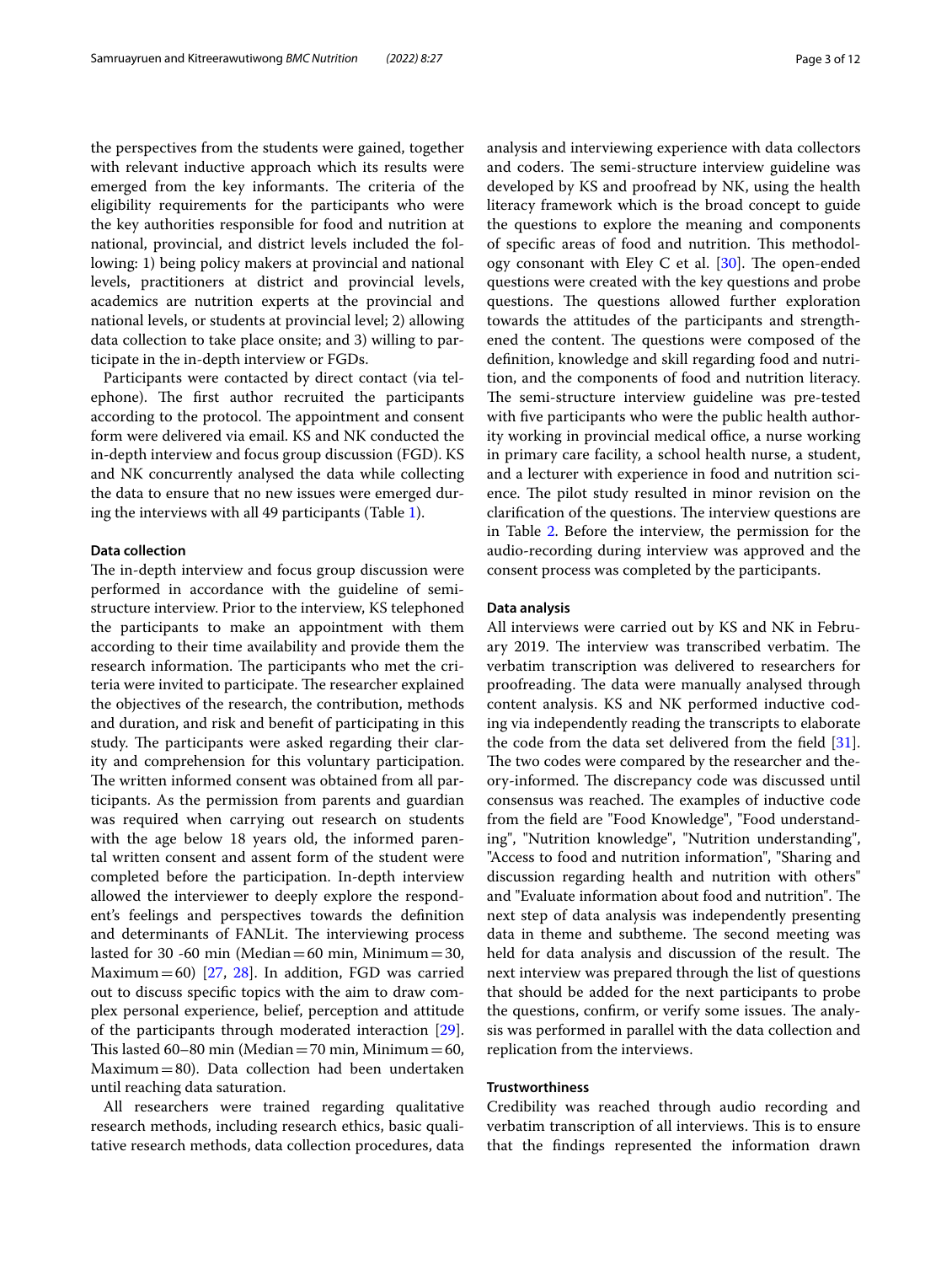## <span id="page-3-0"></span>**Table 1** Characteristics of the participants

| Level of participant Position |                                                                                                                                      |                       |        | Age (Years) Gender Date of interview Type of Data collection |                                                     |                                                    |
|-------------------------------|--------------------------------------------------------------------------------------------------------------------------------------|-----------------------|--------|--------------------------------------------------------------|-----------------------------------------------------|----------------------------------------------------|
|                               |                                                                                                                                      |                       |        |                                                              | In-depth<br>interview:<br>Number of<br>participants | FGD:<br>Number of<br>participant (Group<br>number) |
| National level                | Policy maker (Responsible for food and<br>nutrition policy, working at Ministry of Public<br>Health National Health Security Office) | 56                    | Female | 14 May 2019                                                  | $\mathbf{1}$                                        |                                                    |
|                               | Academic 1 (Nutrition expert)                                                                                                        | 51                    | Female | 15 May 2019                                                  | $\mathbf{1}$                                        |                                                    |
|                               | Academic 2 (Nutrition expert)                                                                                                        | 56                    | Male   | 21 May 2019                                                  | $\mathbf{1}$                                        |                                                    |
|                               | Academic 3 (Nutrition expert)                                                                                                        | 56                    | Female | 29 May 2019                                                  | $\mathbf{1}$                                        |                                                    |
| Provincial level              | Policy maker (Responsible for food and nutri-<br>tion policy, working at Provincial Medical<br>Health Office)                        | 52                    | Male   | 22 July 2019                                                 | $\mathbf{1}$                                        |                                                    |
| District level                | Policy maker 1 (Responsible for food and<br>nutrition policy, working at District Health<br>Office)                                  | 41                    | Male   | 18 June 2019                                                 | $\mathbf{1}$                                        |                                                    |
|                               | Practitioner 1 (Director of general hospital<br>and community hospital)                                                              | 53                    | Female | 20 Aug 2019                                                  | $\mathbf{1}$                                        |                                                    |
|                               | Practitioner 2 (Director of general hospital<br>and community hospital)                                                              | 39                    | Male   | 5 July 2019                                                  | $\mathbf{1}$                                        |                                                    |
|                               | Practitioner 3 (Director of general hospital<br>and community hospital)                                                              | 46                    | Male   | 10 June 2019                                                 | $\mathbf{1}$                                        |                                                    |
|                               | Practitioner 4 (Director of general hospital<br>and community hospital)                                                              | 59                    | Male   | 17 July 2019                                                 | $\mathbf{1}$                                        |                                                    |
|                               | Practitioner 1 (Nurse at community hospital<br>and sub district health promotion hospital)                                           | 34                    | Female | 30 July 2019                                                 | $\mathbf{1}$                                        |                                                    |
|                               | Practitioner 2 (Nurse at community hospital<br>and sub district health promotion hospital)                                           | 44                    | Female | 31 July 2019                                                 | $\mathbf{1}$                                        |                                                    |
|                               | Practitioner 3 (Nurse at community hospital<br>and sub district health promotion hospital)                                           | 35                    | Female | 7 Aug 2019                                                   | $\mathbf{1}$                                        |                                                    |
|                               | Practitioner 1 (School health Nurse, responsi-<br>ble for food and nutrition of the student)                                         | 58                    | Female | 8 Aug 2019                                                   | $\mathbf{1}$                                        |                                                    |
|                               | Practitioner 2 (School health Nurse, responsi-<br>ble for food and nutrition of the student)                                         | 58                    | Female | 8 Aug 2019                                                   | 1                                                   |                                                    |
|                               | Practitioner 3 (School health Nurse, responsi-<br>ble for food and nutrition of the student)                                         | 46                    | Female | 9 Aug 2019                                                   | 1                                                   |                                                    |
|                               | Junior secondary school student 1                                                                                                    | 13                    | Female | 3 Sep 2019                                                   | $\mathbf{1}$                                        |                                                    |
|                               | Junior secondary school student 2                                                                                                    | 13                    | Female | 3 Sep 2019                                                   | 1                                                   |                                                    |
|                               | Junior secondary school student 3                                                                                                    | 13                    | Female | 3 Sep 2019                                                   | 1                                                   |                                                    |
|                               | Junior secondary school student 4                                                                                                    | 14                    | Male   | 4 Sep 2019                                                   | 1                                                   |                                                    |
|                               | Junior secondary school student 5                                                                                                    | 14                    | Male   | 4 Sep 2019                                                   |                                                     |                                                    |
|                               | Junior secondary school student 6                                                                                                    | 15                    | Female | 4 Sep 2019                                                   | $\mathbf{1}$                                        |                                                    |
|                               | Junior secondary school student 7                                                                                                    | 15                    | Female | 10 Sep 2019                                                  | 1                                                   |                                                    |
|                               | Junior secondary school student 8                                                                                                    | 14                    | Female | 10 Sep 2019                                                  | 1                                                   |                                                    |
|                               | Junior secondary school student 9                                                                                                    | 14                    | Female | 10 Sep 2019                                                  | 1                                                   |                                                    |
| District level                | Practitioner (Nutritionist or nurses of general<br>hospital and community hospital)                                                  | 36, 43,<br>31, 42     | Female | 11 Mar 2020                                                  |                                                     | 4 (Group no.1)                                     |
|                               | Practitioner (Nurse at community hospital<br>and sub district health promotion hospital)                                             | 30,48,32,<br>42,27,50 | Female | 26 Feb 2020                                                  |                                                     | 6 (Group no.2)                                     |
|                               | Practitioner (School health Nurse, responsi-<br>ble for food and nutrition of the student)                                           | 40,33,28,<br>26,34,37 | Female | 19 Feb 2020                                                  |                                                     | 6 (Group no.3)                                     |
|                               | Junior secondary school student                                                                                                      | 13,13,<br>15,15       | Female | 5 Feb 2020                                                   |                                                     | 4 (Group no.4)                                     |
| <b>Total of participants</b>  | Junior secondary school student                                                                                                      | 13, 13, 14, 14 Female |        | 12 Feb 2020                                                  | 25                                                  | 4 (Group no.5)<br>24 (5 FGDs)                      |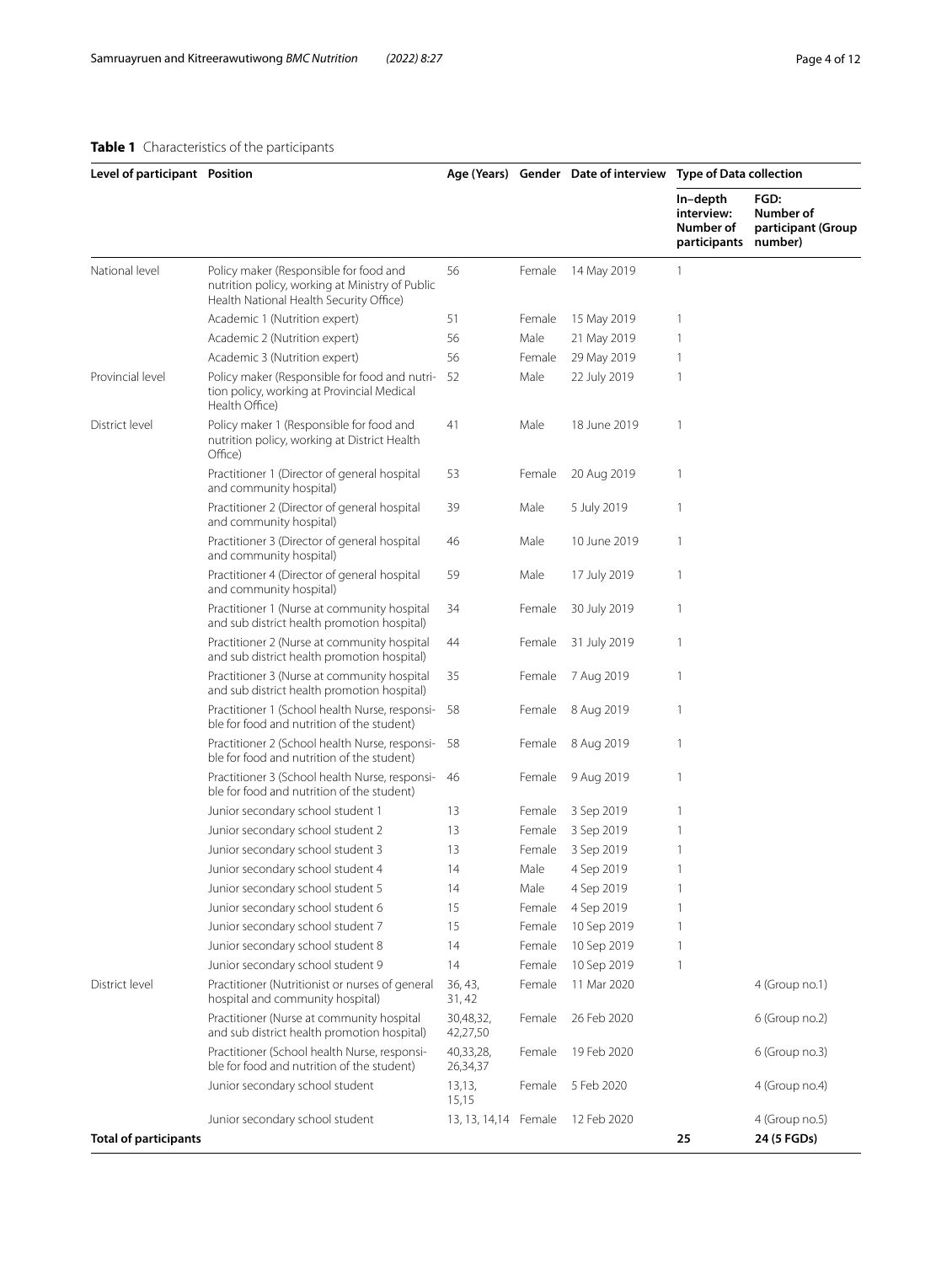#### <span id="page-4-0"></span>**List of questions**

- 1. What is the defnition of health literacy?
- 2. What are the defnitions of food literacy and nutrition literacy? Are there any diferences between these two terms?
- 3. What are the benefts of those with health regarding food and nutrition?
- 4. When should we begin to raise awareness among the public regarding health literacy on food and nutrition?
- 5. What do food knowledge and nutrition knowledge mean, and how do we assess them (food and nutrition knowledge)?
- 6. What do food skill and nutrition skill mean, and how do we assess them (food and nutrition skills)?
- 7. What components should be included in the health literacy on food and nutrition among junior secondary school students?
- 8. Any issues that are missed or issues that you would like to raise regarding food and nutrition literacy?

from the participants' original data in the feld. Additionally, to create familiarity with the setting and context, and to build trust to deliver factual data according to the time planned for data collection as mentioned, credibility of the prolonged engagement was carried out during the interview with appropriate time. Member checking was conducted by asking for feedback on the interviewing issue at the end of the interview through summarization of feld notes [\[32](#page-11-28)]. Method triangulation was achieved by utilising in-depth interview and FGDs in data collection. Person triangulation was performed by the key informants, including policy makers, practitioners, academics and the adolescents to gain all perspectives that might be relevant to the specifc issues of FANlit. Transferability was implemented through thick description of experiences and contexts that could be applied to other contexts [[33](#page-11-29), [34\]](#page-11-30).

#### **Results**

A total number of 49 participants were interviewed with three policy makers, 26 practitioners, three academics and 17 adolescents. The definition and components of FANLit were presented in Table [3](#page-5-0), together with four themes, thirteen subthemes and quotes.

#### **Defnition of FANLIt**

Participants had impression that FANLit was the abilities of individual, including knowledge and information accessing, thinking, communicating, information analysing, and decision making and budget preparing to manage food and nutrition. Food was relevant to preparation and selection whereas nutrition was connected to nutrients that afected health.

*"The definition of their literacy is the ability to have* intellectual and cognitive skills. They should under*stand all information. Regarding food omniscience, children should not only know nutrition and the fve-food groups, but they should also know the food that is suitable for them, and their health status."* 

#### *[IDPo1]*

*"In terms of food literacy, food is about preparation, eating selection, information accessing, food and nutrition. Tis is relevant to the functions of the body, specifc illness. Which level of the literacy do I*  have? There are three levels: fundamental, interac*tive and utilising. Level 1 is related to the literary on food and nutrition. Level two is understanding, thinking, evaluating, fltering, analysing and accurately synthesising message of the media. Level 3 is skills to be used in real life." [IDPo2]*

*"A person with health literacy must have abilities and skills." [IDA2]*

*"We should focus on health literacy, but selectively think of food and nutrition. Food and nutrition are the context to evaluate issues on food and nutrition of children. The definition of health literacy should be stated as health literacy on food and nutrition. It is the expression of children who expose to media, understand, read food labels, and take information regarding food and nutrition from talking with their peers, parents and teachers. The school curriculum provides the teaching on food selection, food preparation, cooking appropriate food to their ages, and planning to buy food. This allows children to expose, understand and evaluate accessed information on food and nutrition." [IDA<sub>3</sub>].* 

In summary, FANLit was defned as the degree of knowledge and understanding, functioning, interactive and critical skills in preparing, cooking, selecting food, having accessibility and ability to share food information, and to access nutrition information to make appropriate nutritional decisions at individual level.

#### **The components of food and nutrition literacy**

Table [3](#page-5-0) provides the components of FANlit in four themes with illustrative quotes. Interview and focus group discussion resulted in four themes: 1) Cognitive: Food and nutrition knowledge, 2) Skill: Functional food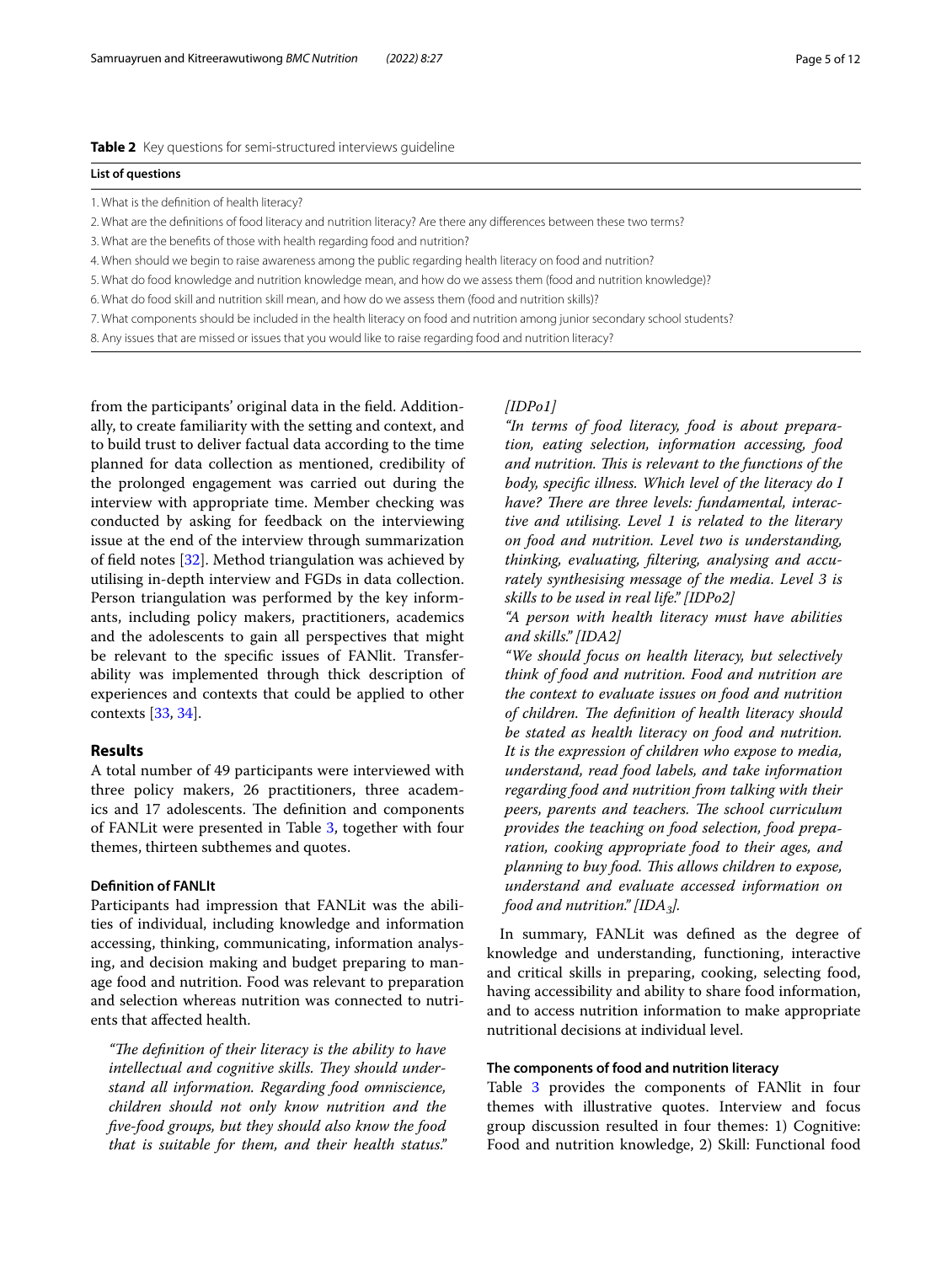| Table 3 Overview of the themes and subthemes wit                                                                                                                                                                                                                                   | h quotations of FANLIt                                                                                                                                                                        |                                                                                                                                                                                                                                                                                                                                                                                             |
|------------------------------------------------------------------------------------------------------------------------------------------------------------------------------------------------------------------------------------------------------------------------------------|-----------------------------------------------------------------------------------------------------------------------------------------------------------------------------------------------|---------------------------------------------------------------------------------------------------------------------------------------------------------------------------------------------------------------------------------------------------------------------------------------------------------------------------------------------------------------------------------------------|
| Theme                                                                                                                                                                                                                                                                              | Subtheme                                                                                                                                                                                      | Quotation example                                                                                                                                                                                                                                                                                                                                                                           |
| food<br>Knowledge and understanding on meaning, types, components<br>sources and functions of nutrition, food label, and effects of t<br>and food sources, Thai healthy index, food safety, amount,<br>Cognitive: Food and nutrition knowledge<br>and nutrition on health<br>Theme |                                                                                                                                                                                               | "It is knowledge and understanding of food and nutrition on safe<br>consumed, and the extent they are beneficial to our body. They<br>safety. They should be able to tell us nutrients of the food their<br>"Students should be able to identify types of food and food<br>food consumption which is beneficial to the body". (IDPch.)<br>should also read food label." (IDP <sub>3</sub> ) |
|                                                                                                                                                                                                                                                                                    | Fundamental knowledge on food, including definition, types,<br>ingredients, contaminants, sources of food and food-based<br>Subtheme: Food knowledge<br>dietary guidelines                    | edge and extent regarding types of nutrients for children at this<br>definition, physical components of food, types, sources, knowl-<br>"For the first issue, the literacy of food should be composed of<br>age, according to food-based dietary guidelines." (IDPo <sub>2</sub> )                                                                                                          |
|                                                                                                                                                                                                                                                                                    | Understanding the thinking and utilising fundamental concept<br>on food, including safe food and effects of food on health<br>Subtheme: Food Understanding                                    | consumed, such as mentioning that excessive sugar intake might<br>"When students can explain that our health is related to food we<br>cause diabetes in the future" (IDP <sub>3</sub> )                                                                                                                                                                                                     |
|                                                                                                                                                                                                                                                                                    | sources, functions of nutrients and knowledge in reading nutri-<br>Fundamental knowledge of nutrition, including types, amount,<br>Subtheme: Nutrition knowledge<br>tion facts                | with less chance of having illness and infection. It can also remedy<br>'Children understand that food is fundamentally necessary for our<br>health, such as strengthening our bodies, increasing immunity<br>llness."(IDPo <sub>2</sub> )                                                                                                                                                  |
|                                                                                                                                                                                                                                                                                    |                                                                                                                                                                                               | 'Nutrition literacy are knowledge on functions of nutrients, includ-<br>ing creating and mending cells that affect the working of our<br>oodies." (IDPo <sub>2</sub> )                                                                                                                                                                                                                      |
|                                                                                                                                                                                                                                                                                    |                                                                                                                                                                                               | nutrients, amount of nutrients they should get, sources of nutri-<br>"Children should be educated on nutrition, including types of<br>ents and nutrition information on food label." (FGPt4)                                                                                                                                                                                                |
|                                                                                                                                                                                                                                                                                    | edge regarding food nutrition, nutrition fact label and effects of<br>Understanding the thinking and utilising fundamental knowl-<br>Subtheme: Nutrition understanding<br>nutrition on health | Students should understand nutrients that are necessary for our<br>bodies, and how the amount of the nutrients affects our bodies.<br>They should also know the meaning of nutrition flag." (FGDPt <sub>2</sub> )                                                                                                                                                                           |
|                                                                                                                                                                                                                                                                                    |                                                                                                                                                                                               | The meaning of food and nutrition literary is deeper than knowl-<br>edge. It refers to not only having knowledge regarding food and<br>nutrition, but also having understanding about them." (IDPo <sub>3</sub> )                                                                                                                                                                           |
|                                                                                                                                                                                                                                                                                    |                                                                                                                                                                                               | "accessing, understanding and utilizing. They should also under-<br>stand food and nutrition to make accurate decision." (IDA,)                                                                                                                                                                                                                                                             |
|                                                                                                                                                                                                                                                                                    |                                                                                                                                                                                               | problems and issues. The actions of accessing, understanding and<br>food and nutrition. Food and nutrition are the context to evaluate<br>"The main focus is on health literacy, but the content is related to<br>evaluating issues regarding food and nutrition of children should<br>be continuous." (IDA <sub>3</sub> )                                                                  |
|                                                                                                                                                                                                                                                                                    |                                                                                                                                                                                               | "Children should understand food information on the nutrition<br>label to select appropriate food." (FGPt1)                                                                                                                                                                                                                                                                                 |
|                                                                                                                                                                                                                                                                                    |                                                                                                                                                                                               | their bodies, and know types of nutrients that may cause illness."<br>"They should understand types of nutrients that strengthen<br>(FGPch <sub>1</sub> )                                                                                                                                                                                                                                   |

<span id="page-5-0"></span>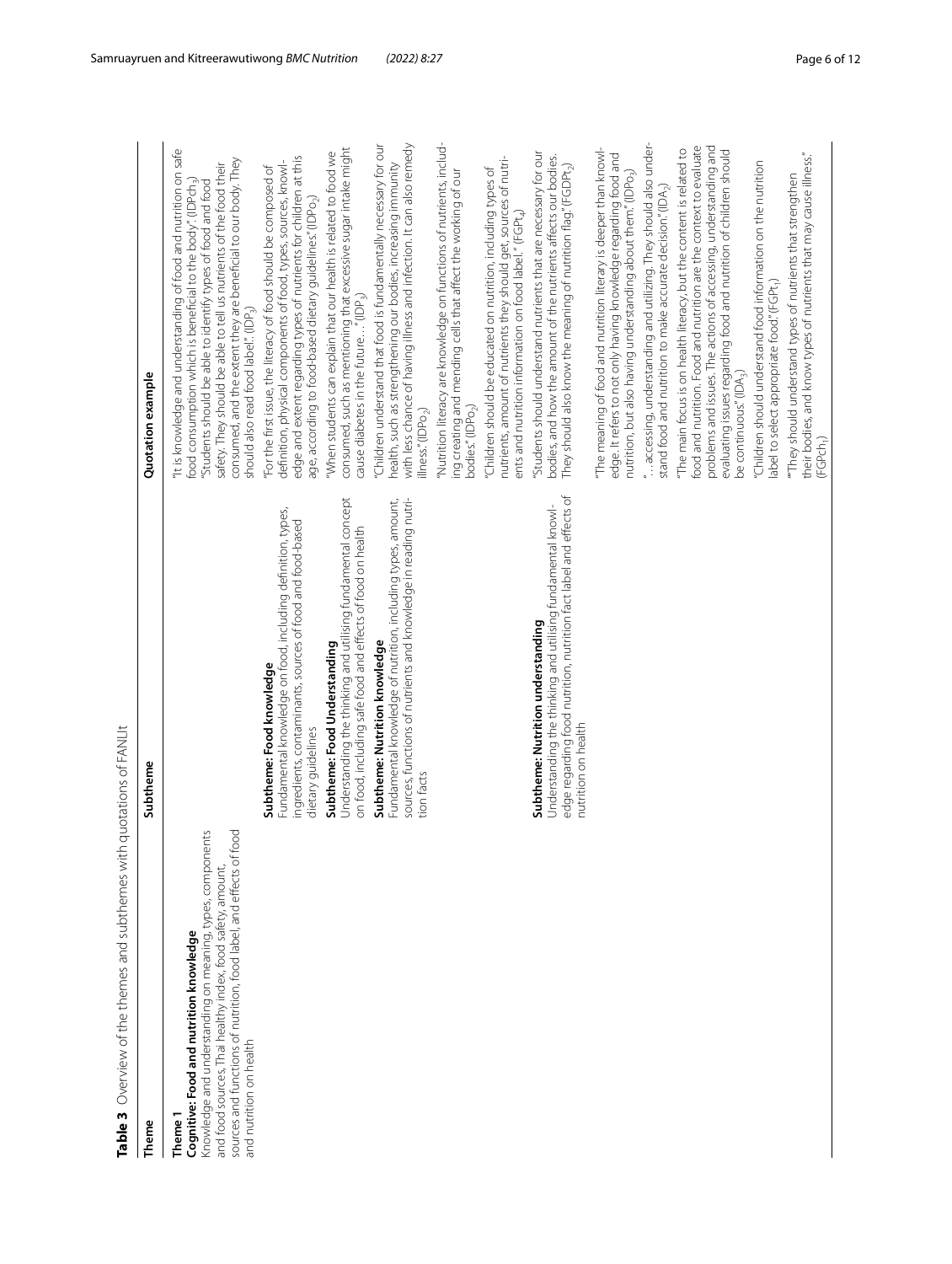| 5 |
|---|
|   |
|   |
|   |
|   |
|   |
|   |
|   |
|   |
| m |
|   |
| d |
|   |
|   |
|   |
|   |

| Table 3 (continued)                                                                                                                                                                                                                                                                                                                  |                                                                                                                                                                                                                                |                                                                                                                                                                                                                                                                                                                                                                                                                |
|--------------------------------------------------------------------------------------------------------------------------------------------------------------------------------------------------------------------------------------------------------------------------------------------------------------------------------------|--------------------------------------------------------------------------------------------------------------------------------------------------------------------------------------------------------------------------------|----------------------------------------------------------------------------------------------------------------------------------------------------------------------------------------------------------------------------------------------------------------------------------------------------------------------------------------------------------------------------------------------------------------|
| Theme                                                                                                                                                                                                                                                                                                                                | Subtheme                                                                                                                                                                                                                       | Quotation example                                                                                                                                                                                                                                                                                                                                                                                              |
| ion,<br>Food and nutrition information accessing, selection, preparat<br>cooking and planning of daily food and nutrition<br>Skill: Functional food and nutrition literacy<br>Theme 2                                                                                                                                                |                                                                                                                                                                                                                                | lectual and social skills to search for information from sources and<br>"Food and nutrition literacy is defined as the ability to have intel-<br>understand all information." (IDPo <sub>1</sub> )                                                                                                                                                                                                             |
|                                                                                                                                                                                                                                                                                                                                      | Ability to search, ask for information on food and nutrition from<br>Subtheme: Accessing to food and nutrition information<br>sources, such as media and people                                                                | "Intellectual and social skills to search for information from sources<br>for adolescents are defined as the ability to search for information<br>to deal with health. They should also able to do the searching in<br>English via the Internet and digital form." (IDPo <sub>1</sub> )                                                                                                                        |
|                                                                                                                                                                                                                                                                                                                                      | Ability to select both fresh and ready-to-eat food which is high<br>quality and beneficial for our health<br>Subtheme: Food selection                                                                                          | "Students have knowledge on type, price, quality, freshness of<br>food to make a selection of appropriate food for themselves."<br>(IDPo <sub>1</sub> )                                                                                                                                                                                                                                                        |
|                                                                                                                                                                                                                                                                                                                                      |                                                                                                                                                                                                                                | "They should have accurate knowledge and should be aware of<br>utilise such skills to select, prepare and cook actual food." (IDPo <sub>3</sub> )<br>food that is beneficial and contaminant-free and organic, and                                                                                                                                                                                             |
|                                                                                                                                                                                                                                                                                                                                      | Ability to prepare and cook, including food preparing, cooking<br>healthy food, using cooking utensils, and food preserving<br>Subtheme: Food preparation skills                                                               | as storing leftovers in the fridge, and heating up before having it.<br>"Cleanliness and food preservation should be maintained, such<br>Meat should be stored in the freezer or being sun-dried." (IDPt <sub>5</sub> )                                                                                                                                                                                        |
|                                                                                                                                                                                                                                                                                                                                      |                                                                                                                                                                                                                                | "It is the ability to cook various food, such as steaming, grilling,<br>barbecuing, boiling or stir-frying" (FGDPch <sub>1</sub> )                                                                                                                                                                                                                                                                             |
|                                                                                                                                                                                                                                                                                                                                      |                                                                                                                                                                                                                                | "It is the ability to prioritize importance when dealing with their<br>own food." (IDPo <sub>2</sub> )                                                                                                                                                                                                                                                                                                         |
|                                                                                                                                                                                                                                                                                                                                      |                                                                                                                                                                                                                                | also realise that each group of food has different essences to our<br>health, resulting in different amounts of their intakes." (IDPhph <sub>1</sub> )<br>"It is planning and aiming for having healthy food. They should                                                                                                                                                                                      |
| nforming, inquiring, asking for advice, communicating, informa-<br>ഊ<br>family, academics, healthcare providers or other people, givin<br>tion exchanging, discussing food and nutrition with peers,<br>advice and convincing others to consume healthy food<br>Skill: Interactive food and nutrition literacy<br>Theme <sub>3</sub> |                                                                                                                                                                                                                                | "Food and nutrition literacy for adolescents includes interactive<br>and critical levels. They should search for more information, i.e.<br>they should be brave to ask questions." (IDPo <sub>1</sub> )                                                                                                                                                                                                        |
|                                                                                                                                                                                                                                                                                                                                      |                                                                                                                                                                                                                                | before making a decision on the practice of the food and nutri-<br>"Communication and information exchanging between them-<br>selves and others is important as they could think and analyze<br>tion." (IDPo <sub>2</sub> )                                                                                                                                                                                    |
|                                                                                                                                                                                                                                                                                                                                      | Ability to communicate, inform, inquire or ask for advice regard-<br>Subtheme: Communication with others (e.g., peers, family,<br>academics, healthcare providers) on food and nutrition<br>ing food and nutrition from others | cesses of creating new knowledge. We should be aware and could<br>"It is the ability to communicate, access, and gain knowledge from<br>apply this knowledge to prevent illness. We should also be able to<br>service providers. Eventually, understanding the thinking process,<br>analysing, categorising, synthesising and evaluating are the pro-<br>solve problem that might arise in the future." (IDA,) |
|                                                                                                                                                                                                                                                                                                                                      |                                                                                                                                                                                                                                | "They should have sources where advice could be given, such as<br>health mentor who can deal with food and nutrition."(IDPo <sub>1</sub> )                                                                                                                                                                                                                                                                     |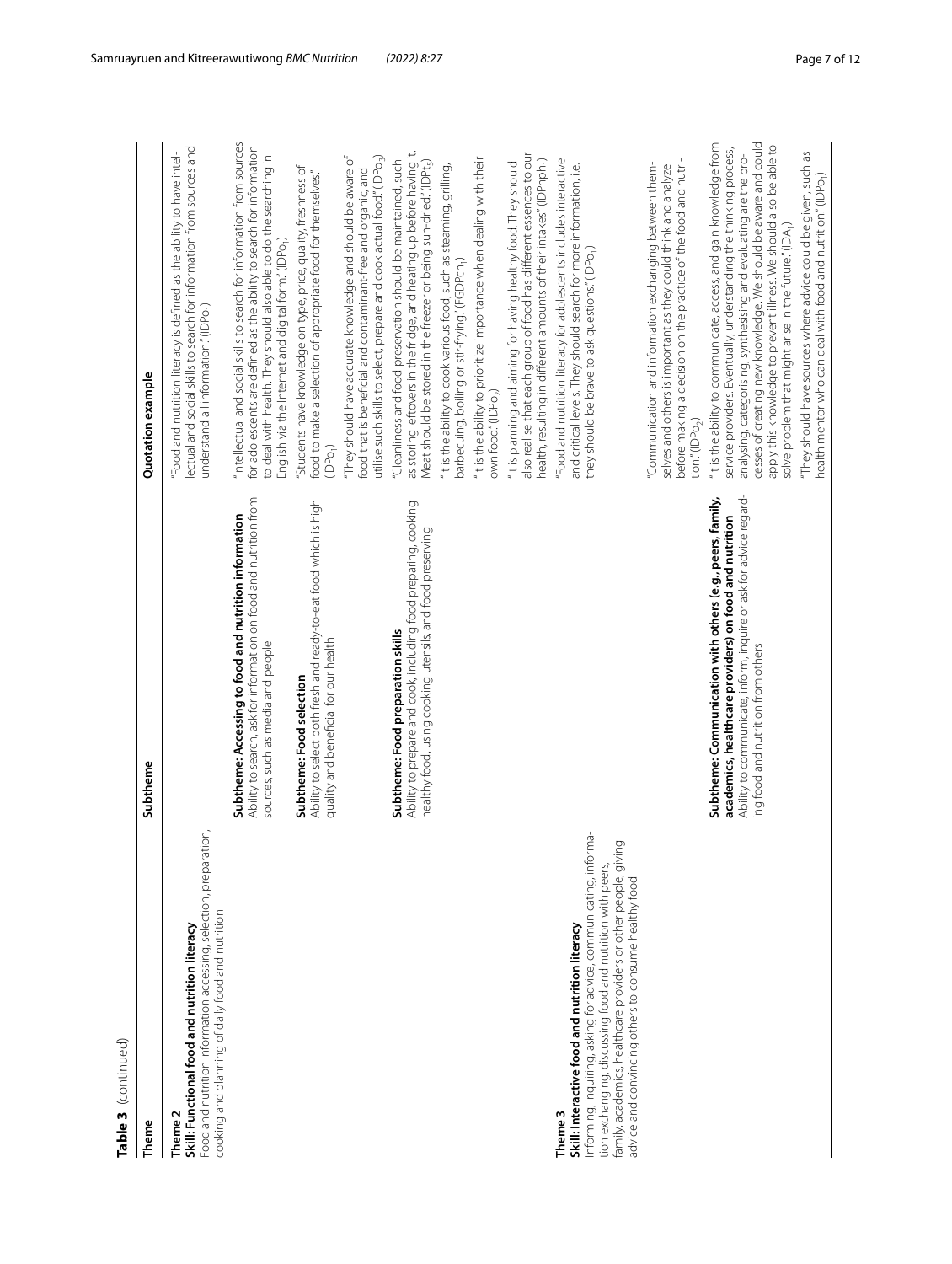| continue   |  |
|------------|--|
|            |  |
|            |  |
|            |  |
|            |  |
|            |  |
|            |  |
| m          |  |
|            |  |
| lable<br>с |  |

| Table 3 (continued)                                                                                                                                                                                                                                                                                                                                                      |                                                                                                                                                                                                                                       |                                                                                                                                                                                                                                                                                                                                                                                                                                                       |
|--------------------------------------------------------------------------------------------------------------------------------------------------------------------------------------------------------------------------------------------------------------------------------------------------------------------------------------------------------------------------|---------------------------------------------------------------------------------------------------------------------------------------------------------------------------------------------------------------------------------------|-------------------------------------------------------------------------------------------------------------------------------------------------------------------------------------------------------------------------------------------------------------------------------------------------------------------------------------------------------------------------------------------------------------------------------------------------------|
| Theme                                                                                                                                                                                                                                                                                                                                                                    | Subtheme                                                                                                                                                                                                                              | Quotation example                                                                                                                                                                                                                                                                                                                                                                                                                                     |
|                                                                                                                                                                                                                                                                                                                                                                          | regarding food and nutrition, give advice and convince others to<br>Subtheme: Sharing and discussing regarding food and<br>Ability to exchange information, discuss, express opinion<br>consume healthy food<br>nutrition with others | accurately pass on this skill at individual level, and increase health<br>"We can ask advice from health education teachers, or doctors<br>"We may need skill to deal with our own health, and could<br>with specialization in nutrition." (FGPch,<br>quality."(IDPo <sub>2</sub> )                                                                                                                                                                   |
|                                                                                                                                                                                                                                                                                                                                                                          |                                                                                                                                                                                                                                       | "Knowledge and understanding food and nutrition regarding<br>safety of food consumption might be beneficial to our health, and<br>might change consuming behaviour that is suitable for our bod-<br>ies. We can also give others advice." (IDPch <sub>3</sub> )                                                                                                                                                                                       |
| consumption according to food-based dietary guidelines, deal<br>Ability to evaluate and select information regarding food and<br>nutrition, apply such information to make a decision on food<br>with food budgeting, including expense management and<br>comparison on food price when consuming healthy food<br>Skill: Critical food and nutrition literacy<br>Theme 4 |                                                                                                                                                                                                                                       | food and nutrition literacy has the main focus on the implementa-<br>from all sources, they should be able to filter, examine and under-<br>tell which information is accurate. Besides accessing information<br>'After the students receiving information, they should be able to<br>stand food and nutrition. This should result in accurate decision<br>when selecting food to consume. The practice is important as<br>tion." (IDA <sub>2</sub> ) |
|                                                                                                                                                                                                                                                                                                                                                                          |                                                                                                                                                                                                                                       | and critical levels. When in doubt, they should ask question and<br>"Food and nutrition literacy in adolescents includes interactive<br>argue which might lead to the change in behavior." (IDPo <sub>1</sub> )                                                                                                                                                                                                                                       |
|                                                                                                                                                                                                                                                                                                                                                                          | Ability to examine and analyse to evaluate and select informa-<br>tion regarding food and nutrition from sources to achieve the<br>Subtheme: Information utilising in decision making<br>aim of healthy food consumption              | "Critical literacy refers to an ability to filter and select information<br>sources of information on food on social media. This affects the<br>from media, and evaluate it. At the moment, we have various<br>decision making on food selection of people." (IDPo <sub>2</sub> )                                                                                                                                                                     |
|                                                                                                                                                                                                                                                                                                                                                                          |                                                                                                                                                                                                                                       | "I wholeheartedly agree with decision making as it is related to the<br>practice in thinking and examining. This might yield wisdom to<br>believe in the message." (IDA <sub>2</sub> )                                                                                                                                                                                                                                                                |
|                                                                                                                                                                                                                                                                                                                                                                          |                                                                                                                                                                                                                                       | "It is a matter of intelligence, starting from accessing, understand-<br>ing, analyzing, synthezing, evaluating and applying." (IDA <sub>3</sub> )                                                                                                                                                                                                                                                                                                    |
|                                                                                                                                                                                                                                                                                                                                                                          |                                                                                                                                                                                                                                       | possibility of it. This should help me make a decision on believing<br>"When there is load of information, I will select the information<br>by reading the websites, comparing them, and analyzing the<br>in them." $(IDS_{9}$                                                                                                                                                                                                                        |
|                                                                                                                                                                                                                                                                                                                                                                          | Ability to make a decision to select healthy food<br>Subtheme: Healthy food selection                                                                                                                                                 | last issue is accurate decision that leads to the practice on food<br>quality and freshness in terms of food safety and hygiene. The<br>"Food literacy concerns the literacy in selecting types, price,<br>selection." (IDPo <sub>1</sub> )                                                                                                                                                                                                           |
|                                                                                                                                                                                                                                                                                                                                                                          |                                                                                                                                                                                                                                       | food is beneficial for our health and make a decision on food that<br>in food we are taking. It is also the ability to realize the extent the<br>"It is the ability to search and study information that is necessary<br>is appropriate for our health." (IDA <sub>4</sub> )                                                                                                                                                                          |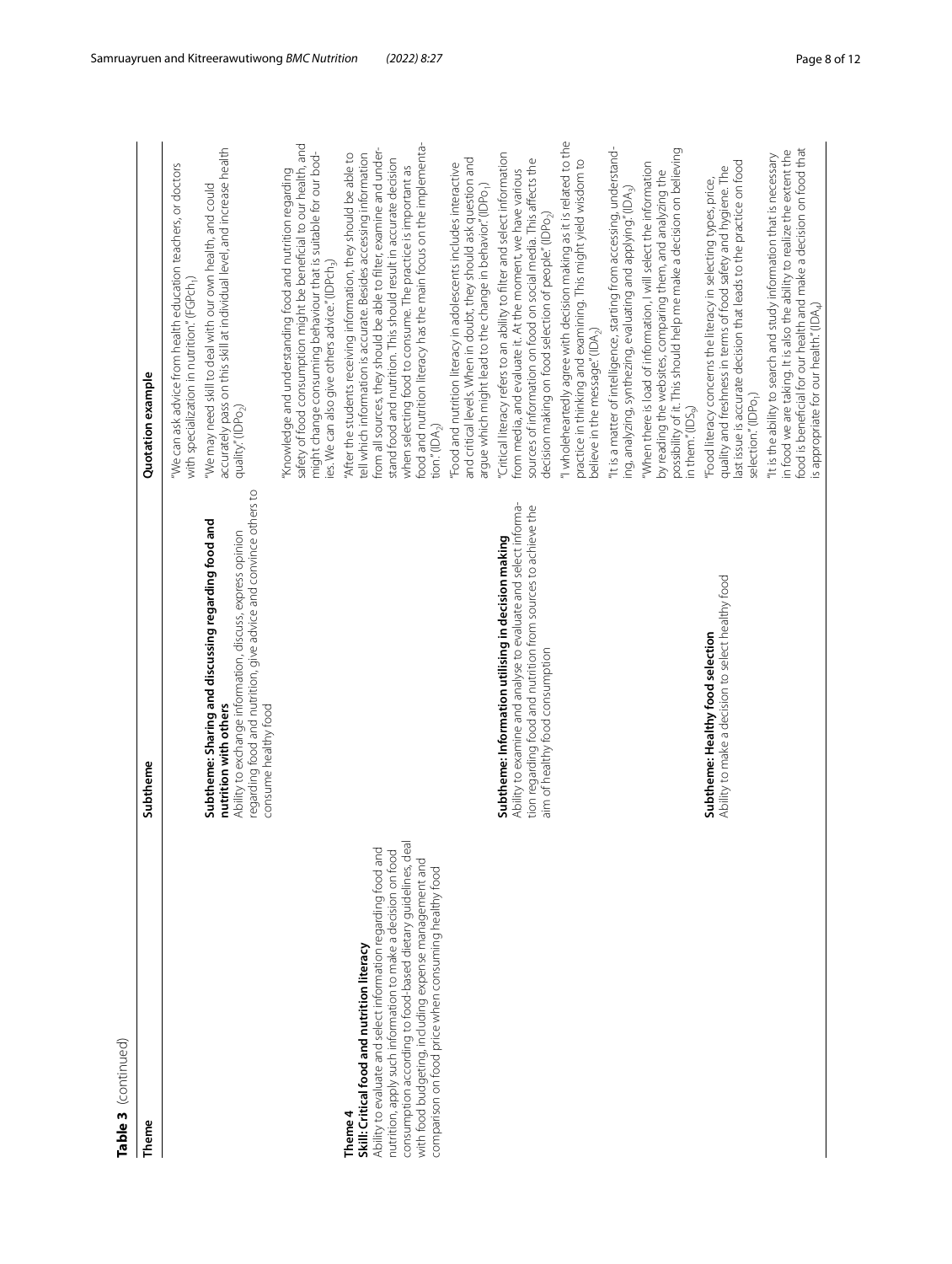| n       |
|---------|
|         |
|         |
| c<br>IJ |
|         |
|         |
|         |
|         |
|         |
|         |
|         |
| ı       |
|         |
| ٦<br>I  |
|         |

| heme | Subtheme                                                                                                                                                           | Quotation example                                                                                                                                                                                                                                 |
|------|--------------------------------------------------------------------------------------------------------------------------------------------------------------------|---------------------------------------------------------------------------------------------------------------------------------------------------------------------------------------------------------------------------------------------------|
|      |                                                                                                                                                                    | amount of sugar, sodium and fat to provide energy and benefits<br>It is the ability to select and make a decision to buy and have<br>food by reading nutrition label. It is also the ability to read the<br>to our health." (IDPch <sub>1</sub> ) |
|      | Ability to manage costs on food, including expense manage-<br>ment, and comparison on food that is healthy and worth<br>Subtheme: Effective budgeting<br>consuming | more expensive than other food, or the effort to buy healthy food<br>It is the effort to select food that is healthy although it might be<br>despite limited budget." (IDP4)                                                                      |
|      |                                                                                                                                                                    | The scope of health knowledge regarding food includes pricing<br>and cost of food consumption, i.e. the food is worth buying,<br>appropriate and healthy" IDPo,                                                                                   |
|      |                                                                                                                                                                    | some food, getting it from market might be cheaper and fresher.<br>'In selecting food, we need to consider whether it is fresh. For<br>will also consider if it is contaminant-free, then compare the<br>prices." (FGDSn <sub>2</sub> )           |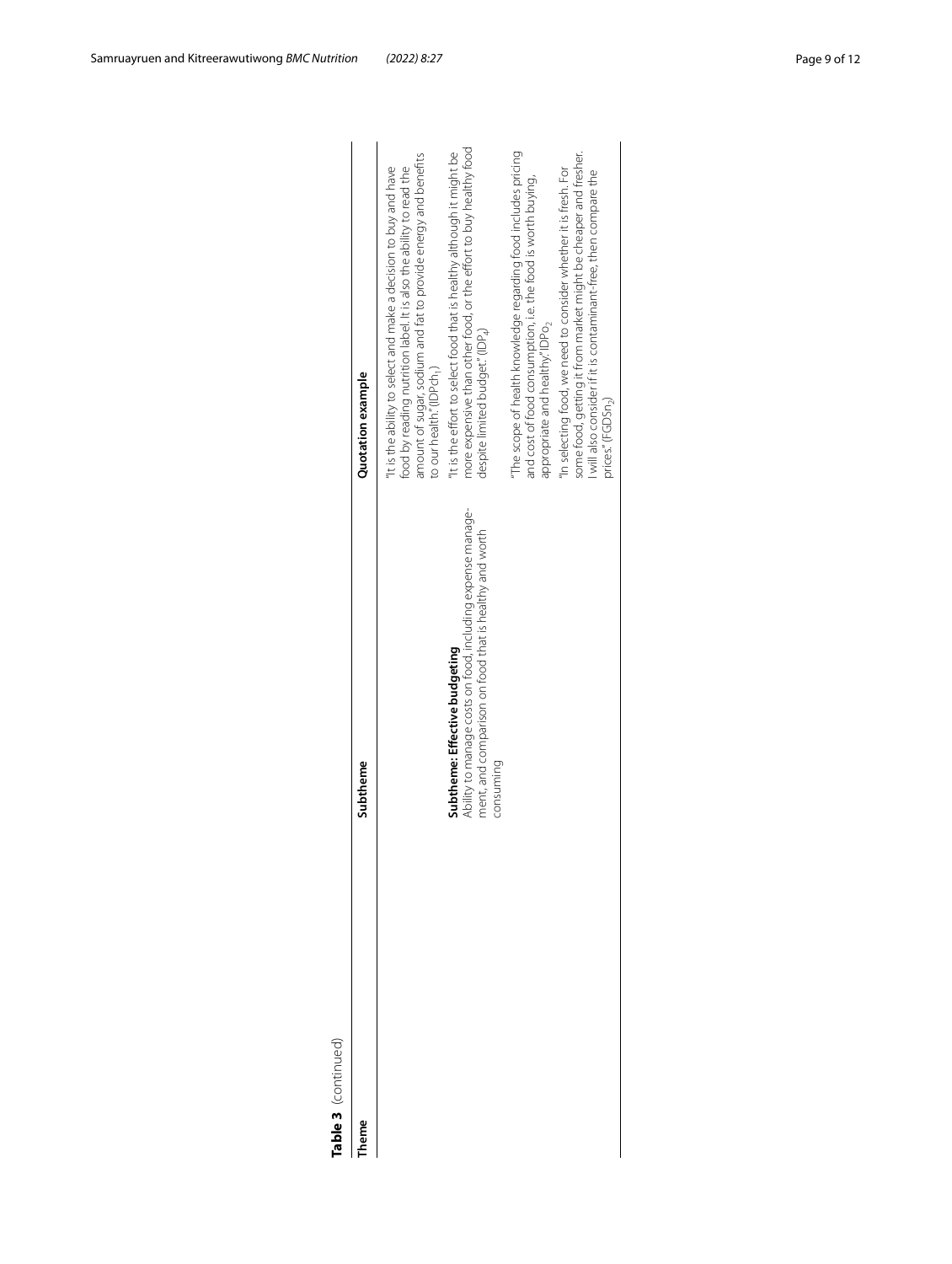and nutrition literacy, 3) Skill: Interactive food and nutrition literacy, and 4) Skill: Critical food and nutrition literacy.

In conclusion, food and nutrition literacy comprises cognition and skills that should be responsible by all stakeholders of junior secondary school students. The cognition is the process of acquiring knowledge and understanding through thinking, and its assessment should be performed by measuring knowledge and understanding specifc issue. Additionally, skills are categorised as functional, interactive and critical on food and nutrition literacy. This study described functional literacy as the cognition on food and nutrition knowledge and ability to access food and nutrition information, select food, prepare food and cook, and plan daily food and nutrition. Interactive food and nutrition literacy is the ability to explain, inquire, or ask for advice, communicate, share knowledge, discuss food and nutrition with friends, family, academics, healthcare providers or other individuals, and advise or convince other people to consume healthy food. Lastly, critical food and nutrition literacy is the ability to evaluate and select information regarding food and nutrition, utilise such information and knowledge to make a decision according to foodbase dietary guidelines and budget management. This ability includes expense management and cost-efective comparison on food price when consuming healthy food.

#### **Discussion**

The objective to explore the perspective of all stakeholders towards the defnition of FANLit has been achieved with the qualitative bottom-up approach. The concept of FANLit in this study was composed of cognitive knowledge, fundamental, interactive, and critical skills related to food and nutrition. This is useful for the decision on healthy food consumption. This concept is consonant with Bloom's taxonomy which indicated that knowledge is the fundamental cognitive skill and refers to the retention of specifc and discrete pieces of information, such as facts and defnitions, or methodology. Using knowledge, comprehending and utilizing skills or techniques in new situations through the application in the third level of Bloom's taxonomy of learners are a manner of practice and maintenance to behave in the timely manner [\[35](#page-11-31)]. The definition of FANLIt with cognitive knowledge, functional, interactive, and critical skills was consistent with the previous literatures and Nutbeam's model of health literacy  $[10, 14, 16, 23]$  $[10, 14, 16, 23]$  $[10, 14, 16, 23]$  $[10, 14, 16, 23]$  $[10, 14, 16, 23]$  $[10, 14, 16, 23]$  $[10, 14, 16, 23]$  $[10, 14, 16, 23]$ . These dimensions are essential as they might infuence the health of adolescents and reduce risks of developing diseases in the future, especially noncommunicable diseases.

To be specifc, the frst theme of FANLit was cognition of food and nutrition knowledge with food and nutrition knowledge, and understanding in food and nutrition. This theme indicates that knowledge is the initial level of cognitive behaviour [\[35](#page-11-31)]. It also shows that understanding is the representation of knowledge. Therefore, knowledge and understanding should be included in the definition of FANLit. This is in agreement with previous literatures indicating that health literacy had a set of knowledge and skills or a hierarchy of functions in the defnition [\[36](#page-11-32), [37](#page-11-33)]. In the same way, the academics agreed to have a set of knowledge and understanding in the definition of FANLit  $[14, 23, 24, 36-39]$  $[14, 23, 24, 36-39]$  $[14, 23, 24, 36-39]$  $[14, 23, 24, 36-39]$  $[14, 23, 24, 36-39]$  $[14, 23, 24, 36-39]$  $[14, 23, 24, 36-39]$  $[14, 23, 24, 36-39]$ . This concept could be linked to translate knowledge to practice which is corresponding to procedural knowledge and judgement skills in food and nutrition  $[40]$  $[40]$ . The content of knowledge and understanding of food and nutrition comprises defnition, types, components and sources of food, nutrition, food safety, quantity, sources, functions of nutrients, nutritional fact label and the efects of food and nutrients on health. This content is in harmony with declarative knowledge that represents understanding of factual information about food and nutrition whereas procedural knowledge represents understanding of nutrition fag that infuences reasonable choices and actions of food consumption  $[41]$  $[41]$ . This is the fundamental knowledge to interpret various issues of food and nutrition to establish suitable food consumption practice for one's own health.

The second theme of FANLit was a set of skills of functional food and nutrition literacy with the access to food and nutrition information, food selection and food preparation skills. This theme stipulated that FANLit was a basic skill in translating knowledge and understanding to the application in accessing information, selection and preparation of food and nutrition. This result is consonant with Nutbeam [\[9](#page-11-7)] proposing the three-level model of functional health literacy, interactive health literacy and critical health literacy. The findings of a study by Ashoori M, et al. [\[23](#page-11-19)] are similar to this study in that the majority of functional skills is related to the application of basic food and nutrition knowledge, shopping and storing foods, meal preparation skill, food production, and environmental sustainability skills. In line with the previous studies, accessing food and nutrition, information, food selection [[38,](#page-11-37) [42,](#page-11-38) [43](#page-11-39)], food preparation skill [[24](#page-11-20), [38](#page-11-37), [39\]](#page-11-34),and daily food and nutrition planning and management [[42](#page-11-38), [43\]](#page-11-39) are included in FANLit defnition.

The third theme of FANLit was a set of skills of interactive food and nutrition literacy with communication, sharing and discussion regarding health and nutrition with others (peers, family, academics, healthcare providers, and so on). This theme explained that food consumption was daily activity of people, and most students living with their parents or guardians. It is also an interaction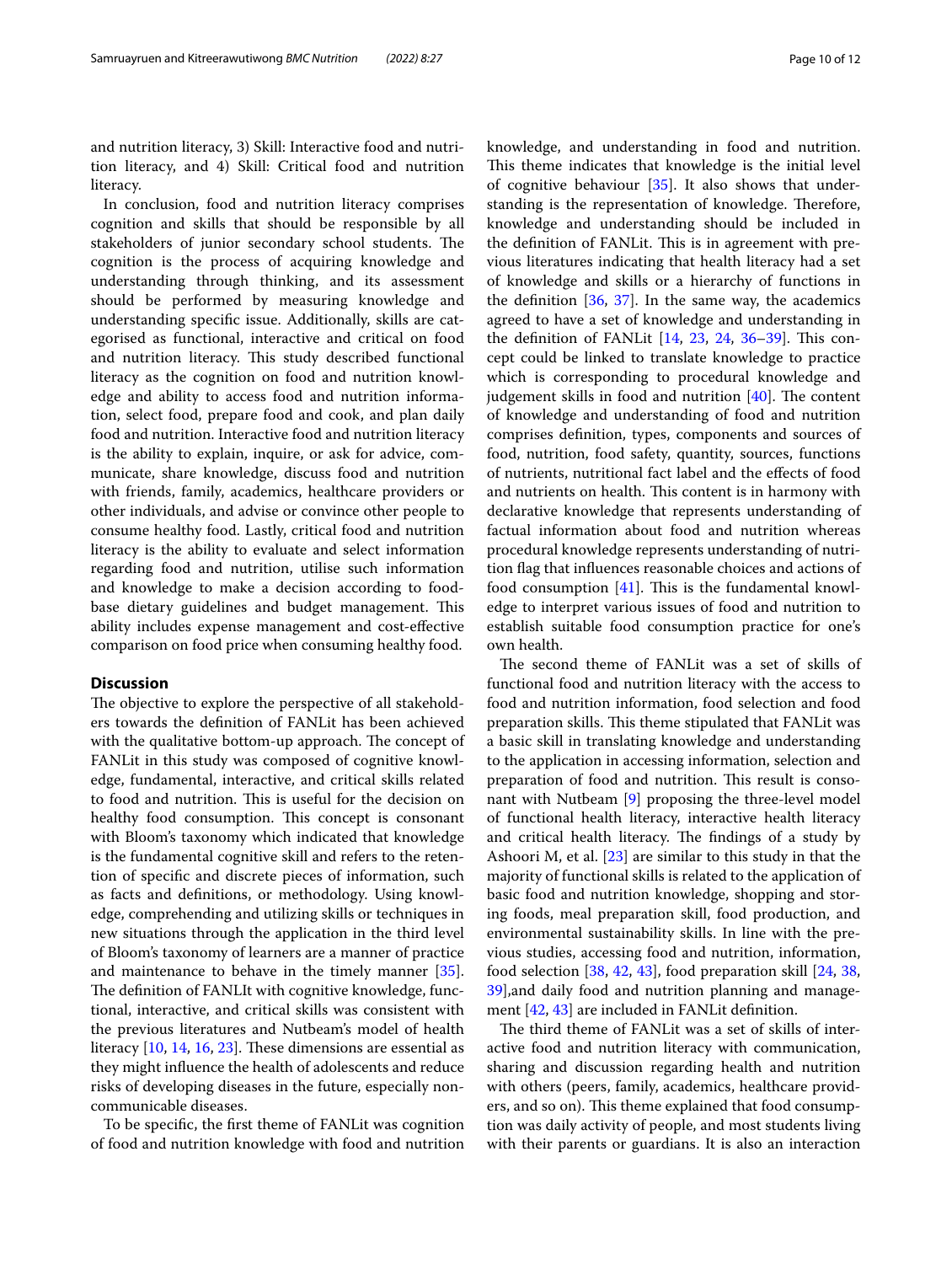with their peers and teachers at school. Therefore, social skills of this group to communicate and share information on food and nutrition had been developed. This result is consonant with food and nutrition [\[20](#page-11-16), [24,](#page-11-20) [38](#page-11-37)], knowledge-sharing and discussion on topics related to health and nutrition with others [\[38](#page-11-37)]. When the interactive skill of FANLIt is achieved, the application of new information will lead to the change in their practice and behaviour. The interrelation of functional skill to interactive skill in FANLIt is the ability to combine food and nutrition information with interactive social skill to adapt ourselves to new situation.

The fourth theme of FANLit was a set of skills of critical food and nutrition literacy with information used in decision making, healthy food selection and healthy budgeting. This theme indicated that this skill is the advance of translating factual knowledge, procedural knowledge, and social skill to practice, such as preparing budget to buy healthy food. This information is shown in the reply of the participants that several social media infuenced decision making on food consumption. Similar to previous studies, these components afect healthy food selection  $[24, 38, 39]$  $[24, 38, 39]$  $[24, 38, 39]$  $[24, 38, 39]$  $[24, 38, 39]$  and effective budgeting  $[42, 43]$  $[42, 43]$  $[42, 43]$  $[42, 43]$ .

In this study, there are four themes and 12 subthemes in cognitive knowledge and skills. In regards to skill domain, it is in line with Nutbeam's hierarchical model of health literacy, including functional, interactive and critical literacy  $[9]$  $[9]$ . The perspectives from various types of stakeholders were diferent due to their roles, responsibilities and perception. For example, while the students refected understanding on the skill in food preparation, and communication with the teachers and healthcare providers, school health nurses refected understanding on the nutrition fag, and public health practitioners on the nutrient information and the skill in food selection. This information is complementary with the others perspectives in defning FANLIt and its component from all stakeholders. These findings could be beneficial for the development on assessing instrument for FANLit in the junior secondary school students. The findings on FANLit are essential as dietary pattern relates to daily living activities. Understanding FANLit might increase the cognitive knowledge, functional, interactive, and critical skills which leads to better management on their food choice, interaction with others on food and nutrition information and critical decision making on food consumption for their own health.

The use of qualitative approach to explore and understand the issue of FANLit is considered the strength of this study. Various perspectives from national and regional levels were encompassed. Nonetheless, the specifc context of the subjects of this study could be regarded as limitation. Findings from this study could be

useful in underpinning further development of assessing instrument of FANLit among junior secondary school students in Thailand. In addition, the results could be used as a guideline for future programs aiming at improving food and dietary behaviour in young adults.

#### **Conclusion**

In regards to the defnition and components of FAN-LIt in the context of Thailand, they could be divided into four themes and 12 subthemes. The results from this study suggest that FANLit has played an important role in understanding towards food and nutrition among the junior secondary school students. The four themes indicate the factors inducing eating decision in the adolescent group. They also point out the relationship between food and nutrition knowledge and skills which suggests the concurrent improvement of these. For future research, the research instrument on assessing FANLIt should be developed to improve the programme regarding the food and nutrition practice among the junior secondary school students.

#### **Acknowledgements**

The authors would like to thank all participants for their contributions to the research.

#### **Authors' contributions**

KS and NK were planned and conceptualised the study. KS and NK wrote the protocol to apply for the approval from the Naresuan university committee and collected data. NK and KS carried out the data analysis. NK drafted the manuscript. NK and KS read, reviewed, and approved the fnal manuscript.

#### **Funding**

The authors received no fnancial support for the study.

#### **Availability of data and materials**

The dataset of this study is a message from the participants that was protected under the terms of Naresuan University Ethical Committee for disseminating. Additionally, Thailand's Official Information Act 1997 prohibits the release of identifable data relating to public bodies. According to the above limitations, interested parties may approach the correspondence to contact the secretary of Naresuan University Research Ethics Committee to supply further information hence the datasets generated and/or analyzed during the current study are not publicly available but are available from the corresponding author on reasonable request.

#### **Declarations**

#### **Ethics approval and consent to participate**

The methodology of this study was approved by the Naresuan University Institutional Review Board, Naresuan University, Thailand (No. 0894/61). Written informed consent was obtained from all participants. For the junior high school students, written informed consent were received from their parents or guardians. All method were undertaken in accordance with the relevant guidelines and regulations. No compensation to all participants in this study.

#### **Consent for publication**

Not applicable.

#### **Competing interests**

The authors declare no conficts of interest.